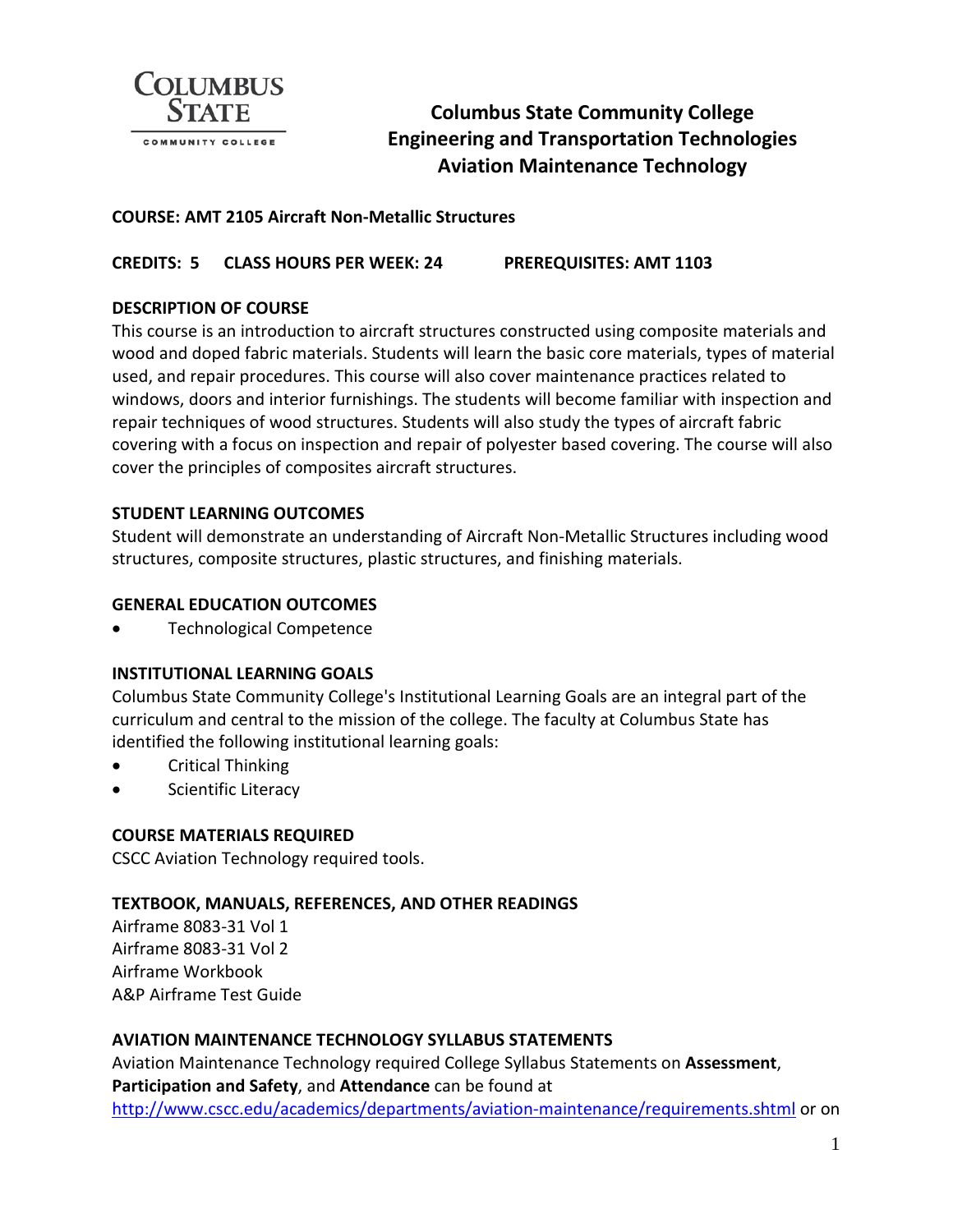the College website –Search 'Aviation'; click on 'Aviation Maintenance'; click on 'Requirements' tab.

## **SPECIAL COURSE REQUIREMENTS**

Part 147 Para 147.21 (d) (3) and 147.31 (b) state that tests must be given in all subject areas and that the tests given must all be passed.

As students progress through the program, they will be given subject area tests relative to the course subject areas. Students must demonstrate a 70% minimum passing score on every subject test. If a subject area test is failed, the student will be given additional opportunities to pass the subject test. All subject tests must be passed before a certificate of program completion can be issued.

FAA Subject Are Test for this course:

Airframe A – Wood Structures Airframe B – Aircraft Covering Airframe C – Aircraft Finishes Airframe D2 – Aircraft Non-Metallic Structures (AMA D10, D11, D12, D13)

To be awarded a Certificate of Program Completion, in addition to subject area testing, the student must also:

Successfully pass each course required for the certificate. Requirements for passing each course include:

A 70% average evaluation for graded course elements. Instructors determine the weights of course grading.

Successful completion of all required laboratory requirements of the course.

Attendance in compliance with the attendance policy.

Students can pass a course with a grade of "D", however students must have a minimum overall Grade Point Average of 2.0 (out a possible 4.0) to be awarded a certificate of completion. Courses can be repeated to improve grades.

| Grade Area | Weight | Percentage<br>Earned | Lab Project | Pass | Fail |
|------------|--------|----------------------|-------------|------|------|
| Unit Tests | 60%    |                      |             |      |      |
| Mid-Term   |        |                      |             |      |      |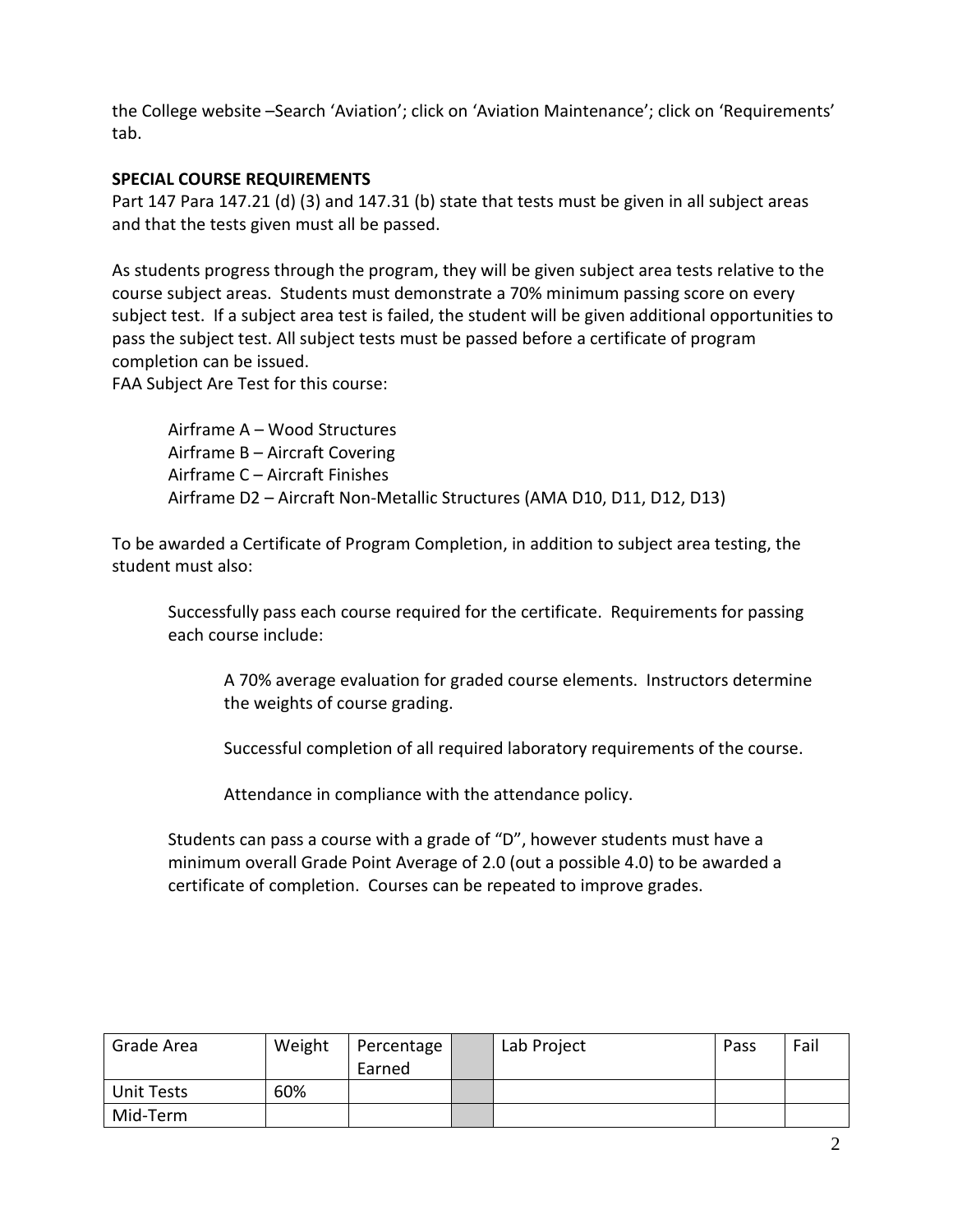| Final               | 10%  |  |  |  |
|---------------------|------|--|--|--|
| Participation &     | 10%  |  |  |  |
| Safety              |      |  |  |  |
| Other $-$           | 20%  |  |  |  |
| Homework            |      |  |  |  |
| Assignments         |      |  |  |  |
| Total               | 100% |  |  |  |
| Course Letter Grade |      |  |  |  |
|                     |      |  |  |  |

Student Resources, Rights, and Responsibilities: Columbus State Community College required College Syllabus Statements on College Policies and Student Support Services can be found at [https://www.cscc.edu/academics/syllabus.shtml.](https://www.cscc.edu/academics/syllabus.shtml)

**UNITS OF INSTRUCTION – AMT 2105**